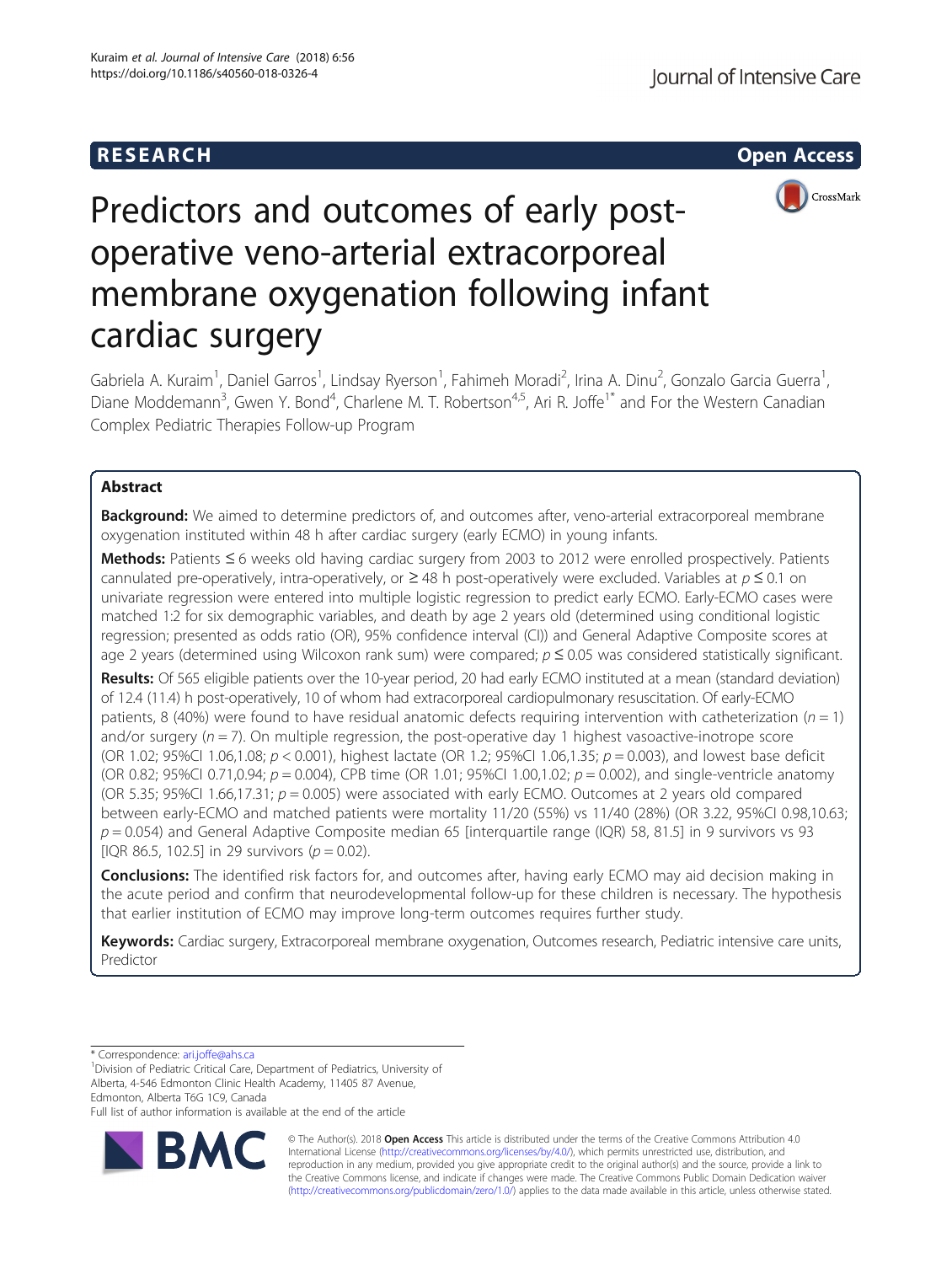## Background

Extracorporeal membrane oxygenation (ECMO) has been used to support children with congenital heart disease (CHD) since the 1970s [\[1,](#page-11-0) [2\]](#page-11-0). Since then, ECMO has become an accepted intervention for pediatric patients who have failed conventional medical therapy and in whom cardiac and/or respiratory insufficiency is potentially reversible [\[1](#page-11-0), [2\]](#page-11-0). In addition, ECMO has been instituted as rescue during cardiopulmonary resuscitation (E-CPR) and in selected patients as a bridge to transplantation  $[1-3]$  $[1-3]$  $[1-3]$  $[1-3]$ . In the post-operative period following repair of CHD, veno-arterial ECMO may be required for (i) failure to separate from cardiopulmonary bypass (CPB), with ECMO cannulation performed in the operating room; (ii) progressive hemodynamic or hypoxic deterioration with cardiogenic shock (i.e., low cardiac output syndrome—LCOS) in the pediatric cardiac intensive care unit (PCICU); or (iii) refractory cardiac arrest occurring in the PCICU  $[1-3]$  $[1-3]$  $[1-3]$ . The Extracorporeal Life Support Organization (ELSO) has collected registry data since the 1980s and indicates that ECMO has been used for cardiac support in > 55,000 neonates and children [[4\]](#page-11-0). The registry documents the survival to hospital discharge among 310 centers as follows: in neonatal cardiac ECMO 2695/6475 (42%), neonatal E-CPR 547/1336 (41%), pediatric cardiac ECMO 4265/8374 (51%), and pediatric E-CPR 1232/2996 (41%) [\[4](#page-11-0)]. Despite significant advances in long-term ventricular assist devices, ECMO remains the most commonly used form of mechanical cardiopulmonary support in infants and young children in the immediate post-operative period [[2,](#page-11-0) [3\]](#page-11-0).

In this study, we aim to (i) determine predictors of early (within 48 h) post-operative veno-arterial ECMO (early ECMO) following cardiac surgery with CPB (or without CPB, but with sternotomy for central shunt or modified Blalock-Taussig shunt (MBTS) or pulmonary artery banding (PAB)) for infants age  $\leq 6$  weeks and (ii) compare survival and 2-year functional outcomes of patients who had early ECMO to a matched cohort of patients who did not have early ECMO. We used 10 years of data from the interprovincial Western Canadian inception-cohort Complex Pediatric Therapies Follow-up Program (CPTFP) [[5](#page-11-0)]. We hypothesized that markers of severity of post-operative illness predict early ECMO and that outcomes after early ECMO are worse than that in matched patients.

## Methods

This study is part of an interprovincial inception cohort outcomes follow-up program conducted in Western Canada, the CPTFP. Infants were identified at the time of complex cardiac surgery with CPB (or without CBP, but with sternotomy for a central shunt or MBTS or pulmonary artery banding (PAB)) and were followed prospectively [[5\]](#page-11-0). Demographic, pre-operative, intra-operative, and

post-operative variables that were previously agreed upon were collected prospectively. Long-term follow-up was performed, with parental or guardian consent, during follow-up visits at the tertiary site of origin. The follow-up study and database have been approved by each respective institutional health research ethics board.

In this study, we included all infants  $\leq 6$  weeks of age having cardiac surgery with CPB (or without CPB, but with sternotomy for central shunt or MBTS or PAB) at the Stollery Children's Hospital from January 1, 2003, to December 31, 2012. Patients having ECMO pre-operatively, transitioned to ECMO in the operating room for failing to separate from CPB, or having ECMO instituted  $\geq 48$  h post-operatively were excluded. The 48-h post-operative cutoff time for defining early ECMO was chosen as we wanted to identify predictors of veno-arterial ECMO cannulation in those patients who deteriorate early after cardiac surgery and who therefore might have been considered for ECMO cannulation in the operating room (prior to admission post-operatively).

The CPTFP records data prospectively post-operatively on day 1 (defined as the day of surgery). In this study, the acute-care data on day 1 post-operatively did not include values in the 2 h immediately preceding ECMO cannulation or values after ECMO cannulation. The values within 2 h of cannulation are likely to occur when patients are in extremis and thus do not reflect those values that would lead to the decision to cannulate (i.e., are not useful to predict in advance which patients may need ECMO). Acute-care data for patients who had early ECMO were retrospectively confirmed by chart review to be those at least 2 h prior to ECMO cannulation. These variables included the following: highest lactate, highest vasoactive-inotrope score [[6\]](#page-11-0), highest epinephrine dose, lowest pH, lowest base deficit, lowest PaO2, highest creatinine, open sternum, steroids started for blood pressure, dialysis, and seizure. We also collected other operating room and post-operative day 1 variables for the early-ECMO patients for descriptive purposes, including pediatric risk of mortality (PRISM III) score and risk adjustment for congenital heart surgery (RACHS-1) category, intra-operative inotrope use and lactate, indication for ECMO, and investigations done peri-operatively (transesophageal echocardiogram (TEE) and cardiac catheterization).

Over the 10-year time period of this study, we have had 4 pediatric cardiac surgeons operating and 11 cardiac intensivists. Clinical practice of the surgeons and intensivists is at their discretion, and we do not have specific protocols for management. Post-operative management is up to the bedside clinicians, usually a collaboration between the cardiac intensivists, cardiac surgeons, and cardiologists, who round each morning as a group on the cardiac patients in the PCICU. The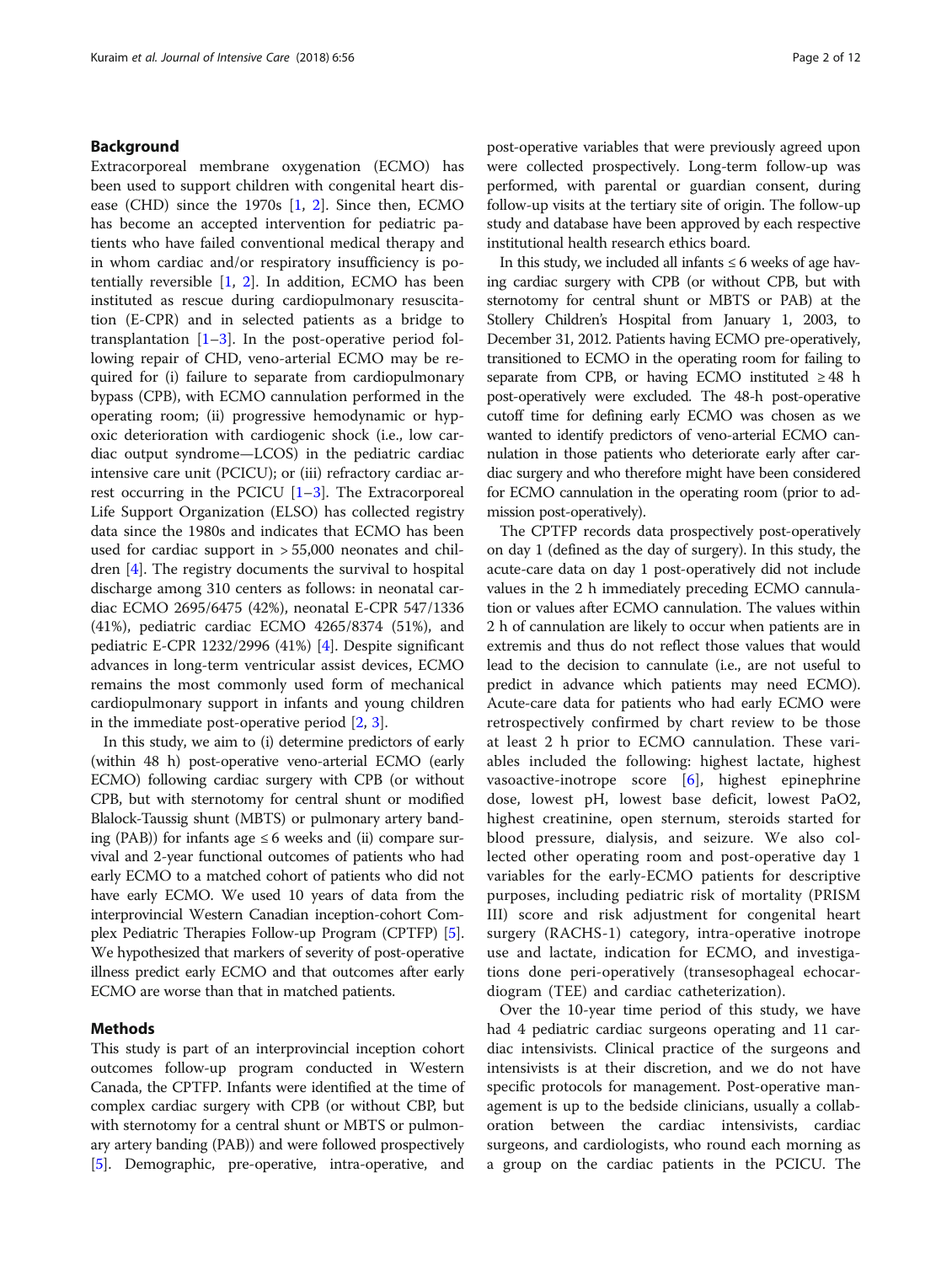preferred initial vasoactive agent for low cardiac output is epinephrine, and steroids are considered in moderate to severe low cardiac output syndrome (LCOS). Over the years, practices may have changed with emerging research, although we did not find that year of surgery was a predictor of early ECMO (Table [1](#page-3-0)). Some of the practice, including catecholamine and steroid use, are given in the "Results" section.

Outcomes assessments were completed at 2 years of age. Pediatric psychologists obtained the results of the Adaptive Behavior Assessment System, 2nd Edition (ABA-S-II), in the patient's respective referral institutions [[7](#page-11-0)]. The preschool version of ABAS-II is a parent/caregiver- completed questionnaire to provide comprehensive, norm-referenced assessment of adaptive skills for children 0–5 years of age. The General Adaptive Composite (GAC) score from the ABAS-II is used to assess adaptive function in children, with a normative population mean of 100 and standard deviation (SD) of 15; higher scores indicate better performance, and a score < 70 is 2 SD below the mean (expected in 2.27% of the normative population).

## **Statistics**

Continuous variables are presented as mean (SD) and median [interquartile range, IQR] as appropriate, and categorical variables are presented as counts (percentages). The first objective was to determine predictors of early ECMO (defined as within 48 h post-operatively) following cardiac surgery at age 6 weeks or less. To screen for variables associated with this outcome, we used univariate regression models including the a priori specified variables given in Table [1](#page-3-0). Multiple logistic regression models consisted of variables from Table [1](#page-3-0) found approaching significance at  $p \leq 0.10$  in the univariate analysis and, after screening for multicollinearity, are presented as odds ratios (ORs) with 95% confidence intervals (CIs) and two-sided  $p$  values. We explored two multiple regression models: one using highest vasoactive-inotrope score and highest post-operative day 1 lactate as continuous variables, and one using these as dichotomous variables (pre-specified as highest vasoactive-inotrope score  $>$  30 and highest lactate  $>$  6 mmol/L). The second objective was to compare outcomes of patients who had early ECMO to a matched cohort of patients who did not have early ECMO. For each early-ECMO patient, there were two matched patients; matching was for sex, gestational age  $(\pm 2$  completed weeks), year of surgery (± 2 years), chromosomal abnormality, single-ventricle physiology, and socioeconomic index  $(\pm 15$  points on a scale from 17.8 to 101.7, with a mean 42.7 and SD 13) [[8\]](#page-11-0). Given the six demographic variables used for matching, it was a priori decided to match 1:2 and not higher in order to avoid inability to adequately match patients. We compared the outcome of 2-year mortality

using conditional logistic regression, and results are presented as OR with 95% CI and two-sided  $p$  values. We compared the outcome of 2-year GAC score in survivors using Wilcoxon rank sum test. Statistical analyses were performed using SAS version 9.3, and a p value  $\leq 0.05$  was considered statistically significant.

## Results

## Description of the cohort

Over the 10-year period, 585 infants less than 6 weeks of age had cardiac surgery with sternotomy. Thirteen patients were excluded as they had ECMO cannulation pre-operatively or in the operating room, and another seven excluded as they had ECMO cannulation more than 48 h post-operatively. Of the 565 patient study cohort, 545 patients did not have ECMO, and 20 patients had veno-arterial early ECMO. The demographic and peri-operative variables for all patients are given in Table [1.](#page-3-0) Among the 20 patients who had early ECMO, the mean (SD) and median [IQR] time to cannulation for ECMO was 12.4 (11.4) and 8.0 [3.1, 21.5] h post-operatively. There were 10 (50%) cannulated during E-CPR; a description of these patients and comparison between those having E-CPR and non-E-CPR are given in Table [2.](#page-5-0) The non-E-CPR ECMO patients were cannulated for LCOS ( $n = 10$ ), sometimes associated with cardiac tamponade  $(n = 2)$  or hypoxia  $(n = 1)$ ; two of these patients had a post-operative cardiac arrest requiring CPR and had return of spontaneous circulation prior to ECMO cannulation. The E-CPR patients had cardiac arrest attributed to pulmonary overcirculation  $(n = 1)$ , progressive LCOS  $(n=5)$ , cardiac tamponade  $(n=1)$ , possible pulmonary aspiration  $(n = 1)$ , and sudden unexplained arrest  $(n = 2)$ . The E-CPR patients had lower inotrope score on post-operative day 1, compared to the non-E-CPR ECMO patients (Table [2\)](#page-5-0).

The early-ECMO patients were investigated with TEE in 16 (80%) and cardiac catheterization in 9 (45%) post-operatively, with 8 (40%) found to have residual anatomic defects requiring intervention with catheterization  $(n = 1)$  and/or surgery  $(n = 7)$ . Of the 8 with residual anatomic defects, 5 had an intra-operative TEE, 3 of which detected the residual lesion that later worsened post-operatively, and 2 of which missed the residual lesion. Catheter interventions included bilateral stenting of stenotic pulmonary arteries after ECMO decannulation; one other patient had dilation of a coarctation of the aorta 3 months after ECMO decannulation. Surgical interventions included clipping a central shunt due to overcirculation (followed by a right pulmonary artery band after decannulation), Sano revision due to coronary artery compression, left coronary re-implantation due to kinking, left coronary osteoplasty due to stenosis, MBTS and pulmonary valve replacement, left ventricle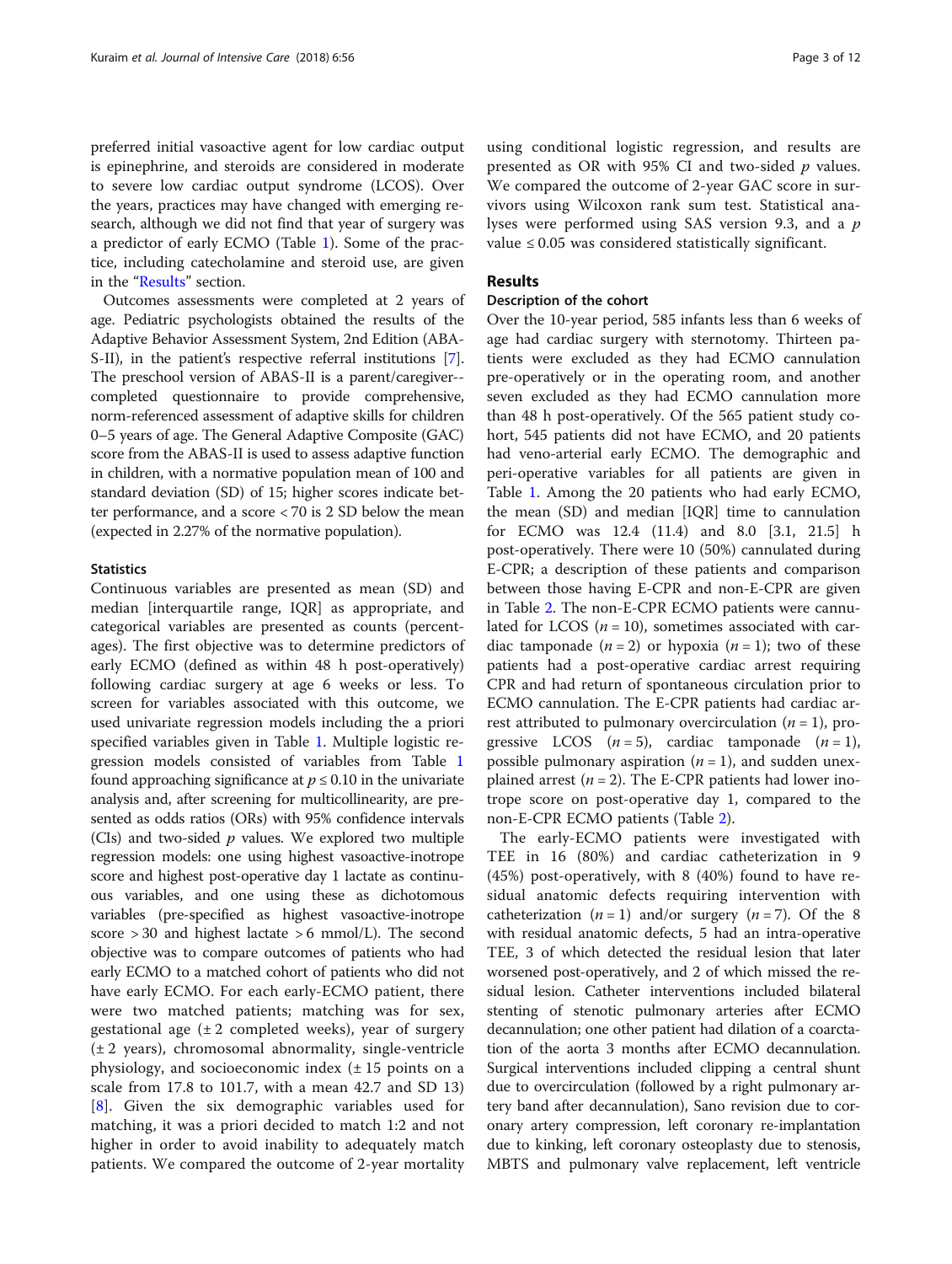## <span id="page-3-0"></span>Table 1 Description of the cohort of patients having, and not having, ECMO within 48 h of surgery from years 2003-2012

| Variable                                           | All patients<br>$n = 565$                   | Early-ECMO<br>patients<br>$n = 20$ | Non-ECMO<br>patients<br>$n = 545$ | $p$ value <sup>a</sup> |
|----------------------------------------------------|---------------------------------------------|------------------------------------|-----------------------------------|------------------------|
| Demographic variables                              |                                             |                                    |                                   |                        |
| Sex (male)                                         | 350 (62%)                                   | 13(65%)                            | 337(62%)                          | 0.775                  |
| Birth gestation (weeks)                            | 38.7(1.8)                                   | 38(1.7)                            | 39 (1.8)                          | 0.420                  |
| Year of treatment                                  | 2007.5 (3.2)                                | 2008 (3.4)                         | 2007 (3.2)                        | 0.185                  |
| Chromosomal abnormality                            | 54(9.6%)                                    | $2(10.0\%)$                        | 52(9.5%)                          | 0.945                  |
| Single-ventricle anatomy                           | 191(34%)                                    | 13(65%)                            | 178(33%)                          | 0.003                  |
| Antenatal diagnosis                                | 278(49%)                                    | 12(60%)                            | 266(49%)                          | 0.317                  |
| Birth weight (grams)                               | 3229.4(608.4)                               | 3121.5(542.2)                      | 3233(611.0)                       | 0.420                  |
| Socioeconomic index (in survivors)                 | $(n = 474)$ 42.5(14.4) $(n = 9)$ 47.8(21.1) |                                    | $(n = 465)$ 42.4(14.2)            | 0.473                  |
| Mother's years of schooling (in survivors)         | $(n = 474)$ 13.4(2.7)                       | $(n = 9)$ 13.4(3.2)                | $(n = 465)$ 13.4(2.7)             | 0.996                  |
| Pre-operative variables                            |                                             |                                    |                                   |                        |
| Ventilator days                                    | 5.4(6.2)                                    | 7.1(5.1)                           | 5.3(6.2)                          | 0.198                  |
| Highest creatinine (µmol/L)                        | 63.3(28.1)                                  | 73.8(37.7)                         | 63(27.7)                          | 0.099                  |
| Highest lactate (mmol/L)                           | 3.3(3.3)                                    | 4.5(4.2)                           | 3.3(3.2)                          | 0.093                  |
| Highest vasoactive-inotrope score                  | 5.8(13.5)                                   | 4.5(7.8)                           | 5.8(13.7)                         | 0.661                  |
| Highest epinephrine dose (µg/kg/min)               | 0.02(0.11)                                  | 0.02(0.04)                         | 0.02(0.11)                        | 0.979                  |
| Age at time of surgery (days)                      | 13.6(10.7)                                  | 12.6(8.7)                          | 13.7(10.8)                        | 0.658                  |
| Operating room variables                           |                                             |                                    |                                   |                        |
| Cardiopulmonary bypass time (minutes)              | 113(49.0)<br>$n = 519$                      | 142.4(80.9)<br>$n = 19$            | 111.8(47.4)<br>$n = 500$          | 0.118                  |
| Aortic cross-clamp time (minutes)                  | 53(26)<br>$n = 516$                         | 63(41)<br>$n = 19$                 | 53(25)<br>$n = 497$               | 0.254                  |
| Deep hypothermic circulatory arrest time (minutes) | 20(13.6)<br>$n = 377$                       | 27.3(19.0)<br>$n = 16$             | 19.8(13.2)<br>$n = 361$           | 0.040                  |
| Deep hypothermic circulatory arrest used           | 377(67%)                                    | 16(80%)                            | 361(66%)                          | 0.273                  |
| Need to reinstate cardiopulmonary bypass           | 40(8%)                                      | 4 (20%)                            | 36(7%)                            | 0.055                  |
| Post-operative day 1 variables                     |                                             |                                    |                                   |                        |
| Highest lactate (mmol/L)                           | 5.1(2.7)                                    | 8.2(4.7)                           | 5.0(2.6)                          | 0.008                  |
| Highest vasoactive-inotrope score                  | 12.3(13.6)                                  | 36.6(36.2)                         | 11.4(11.1)                        | 0.005                  |
| Highest epinephrine dose (µg/kg/min)               | 0.09(0.13)                                  | 0.21(0.26)                         | 0.09(0.12)                        | 0.049                  |
| Lowest pH (0.1 units)                              | 7.30(0.07)                                  | 7.26(0.07)                         | 7.30(0.07)                        | 0.017                  |
| Lowest base deficit                                | $-2.5(3.2)$                                 | $-5.1(3.7)$                        | $-2.3(3.2)$                       | < 0.001                |
| Lowest PaO2 (mmHg)                                 | 53.3(20.6)                                  | 50(35.3)                           | 53.4(20.0)                        | 0.729                  |
| Highest creatinine (µmol/L)                        | 53.67(17)                                   | 63.3 (28)                          | 53.3 (16)                         | 0.127                  |
| Open sternum from operating room                   | 308(55%)                                    | 17(85%)                            | 291(53%)                          | 0.005                  |
| Steroids started for blood pressure                | 108(19%)                                    | 6(30%)                             | 102(19%)                          | 0.243                  |
| Dialysis                                           | $9(1.6\%)$                                  | 2(10.0%)                           | 7(1.3%)                           | 0.002                  |
| Seizure at any peri-operative time                 | 39(6.9%)                                    | $4(20.0\%)$                        | 35(6.4%)                          | 0.042                  |
| Outcomes                                           |                                             |                                    |                                   |                        |
| Death by 30 days                                   | 12(2.1%)                                    | 7(35.0%)                           | $5(0.09\%)$                       | < 0.001                |
| Death by 2 years                                   | 75(13%)                                     | 11(55%)                            | 64(12%)                           | < 0.001                |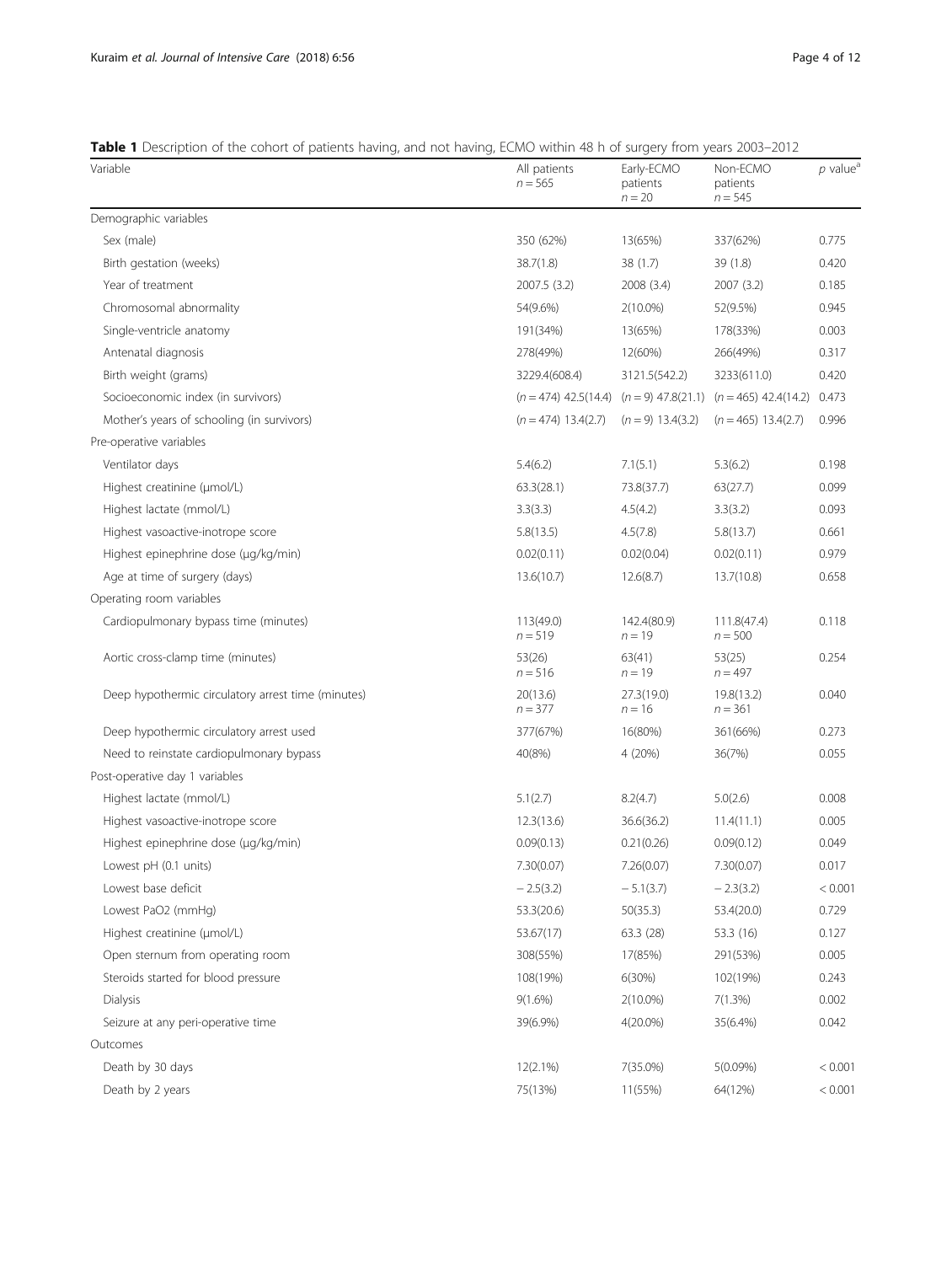| Table 1 Description of the cohort of patients having, and not having, ECMO within 48 h of surgery from years 2003-2012 |  |  |
|------------------------------------------------------------------------------------------------------------------------|--|--|
| (Continued)                                                                                                            |  |  |

| Variable                                                                              | All patients<br>$n = 565$ | Early-ECMO<br>patients<br>$n = 20$ | Non-FCMO<br>patients<br>$n = 545$ | $p$ value <sup>a</sup> |
|---------------------------------------------------------------------------------------|---------------------------|------------------------------------|-----------------------------------|------------------------|
| Outcomes in survivors                                                                 | $n = 474$                 | $n = 9$                            | $n = 465^a$                       |                        |
| General Adaptive Composite score on the ABAS-II                                       | 89.8 (18.6)               | 69.7(13.0)                         | 90.3(18.4)                        | 0.001                  |
| General Adaptive Composite score < 70 (2 SD below mean; population<br>expected 2.27%) | 72 (15%)                  | 5(56%)                             | 68 (15%)                          | 0.005                  |

Data are given as  $n$  (%), mean (standard deviation)

ABAS Adaptive Behavior Assessment System

 $a$ t test for continuous variables and chi-square or exact Fisher test for categorical variables

laceration repair, and neoaortic valve repair, all done during the ECMO period; one other patient had patch augmentation of the ascending aorta 3 months after ECMO decannulation. Three early-ECMO patients had a heart transplant prior to hospital discharge, one of whom had the transplant prior to ECMO decannulation.

#### Predictors of early (within 48 h) post-operative ECMO

Comparison of the early-ECMO  $(n = 20)$  to non-ECMO  $(n = 545)$  patients is shown in Table [1](#page-3-0). Those variables shown in Table [1](#page-3-0) that on univariate analysis had a  $p$  value  $\leq 0.10$  were entered into the multiple logistic regression (Table [3\)](#page-7-0). In multiple regression, highest vasoactive-inotrope score (as a continuous or dichotomous variable), highest post-operative day 1 lactate (as a continuous and dichotomous variable), and lowest base deficit, single-ventricle physiology, and CPB time were statistically significantly independently associated with early ECMO. A vasoactive-inotrope score > 30 occurred in 7/20 (35%; sensitivity 35%) of those having early ECMO and 21/545 (4%; specificity 96%) of those not ( $p < 0.001$ ); lactate > 6 mmol/L in 12/20 (60%; sensitivity 60%) of those having early ECMO and 153/545 (28%; specificity 72%) of those not  $(p = 0.002)$ ; and both thresholds were crossed in 4/20 (20%; sensitivity 20%) of those having early ECMO and 8/545 (1.5%; specificity 98.5%) of those not ( $p < 0.001$ ). These proportions were similar in patients with single-ventricle and biventricular physiology. Single-ventricle patients with and without early ECMO had vasoactive-inotrope score > 30 in 4/13 (31%) vs. 8/178 (5%) ( $p = 0.005$ ), lactate > 6 mmol/L in 9/13 (69%) vs. 78/178 (44%) ( $p = 0.09$ ), and both in 2/13 (15%) vs. 3/178 (1.7%) ( $p = 0.028$ ). Biventricular patients with and without early ECMO had respective values of  $3/7$  (43%) vs.  $13/367$  (4%) ( $p = 0.002$ ), 4/7 (57%) vs. 75/ 367 (20%) ( $p = 0.039$ ), and 2/7 (29%) vs. 4/367 (1.4%)  $(p = 0.006)$ . Receiver operating curves for day 1 highest lactate (area under the curve (AUC) 0.71, 95% CI 0.58– 0.84) and highest vasoactive-inotrope score (AUC 0.82, 95% CI 0.73–0.91) are shown in Fig. [1.](#page-8-0) In Fig. [1](#page-8-0), we show two thresholds: our pre-specified thresholds of highest lactate > 6 mmol/L and highest vasoactive-inotrope score

> 30, and a post hoc threshold of highest lactate > 9 mmol/L and highest vasoactive-inotrope score > 27.

## Outcomes of early (within 48 h) post-operative ECMO and matched comparison patients

Comparison of the early-ECMO patients  $(n = 20)$  to the matched patients  $(n = 40)$  $(n = 40)$  $(n = 40)$  is given in Table 4. As expected, on univariate analysis, early-ECMO patients had higher post-operative day 1 highest lactate and vasoactive-inotrope score, and lower post-operative day 1 base deficit (Table [4](#page-9-0)). Mortality at 30 days and 2 years in early-ECMO and matched patients was 7/20 (35%) vs. 2/40 (5%), and 11/20 (55%) vs. 11/40 (28%), respectively. On conditional logistic regression, mortality at 2 years was higher in the early-ECMO patients, OR 3.22 (95% CI 0.98, 10.63;  $p = 0.054$ ). In the 9 early-ECMO survivors and 29 matched patient survivors, GAC at 2 years was median 65 [IQR 58, 82] vs. 93 [IQR 87, 103]. By Wilcoxon rank sum test, GAC at 2 years was significantly lower in the early-ECMO patients  $(p = 0.02)$ . Of early-ECMO and matched patient survivors, GAC < 70 occurred in 5/9 (56%) vs. 3/29 (10%), respectively.

## **Discussion**

Over 10 years (2003–2012), the CPTFP registry included 565 patients who had cardiac surgery with sternotomy at age  $\leq 6$  weeks, excluding those patients who had ECMO pre-operatively, directly from the operating room, or with cannulation > 48 h post-operatively. We aimed to determine predictors of the need for early-ECMO and outcomes at 2 years of age after early ECMO. The main findings of this study include the following: First, only 20/565 (3.5%) patients were placed on veno-arterial ECMO in this early post-operative period at a mean of 12.4 (SD 11.4) h after PCICU admission. Half of these were E-CPR, and the others had LCOS (four of which were due to cardiac tamponade, dysrhythmia, or acute hypoxia). A significant proportion (8, 40%) had residual anatomic defects identified post-operatively that required catheterization or surgical intervention. Second, independent predictors of early ECMO included single-ventricle anatomy, intra-operative CPB time, and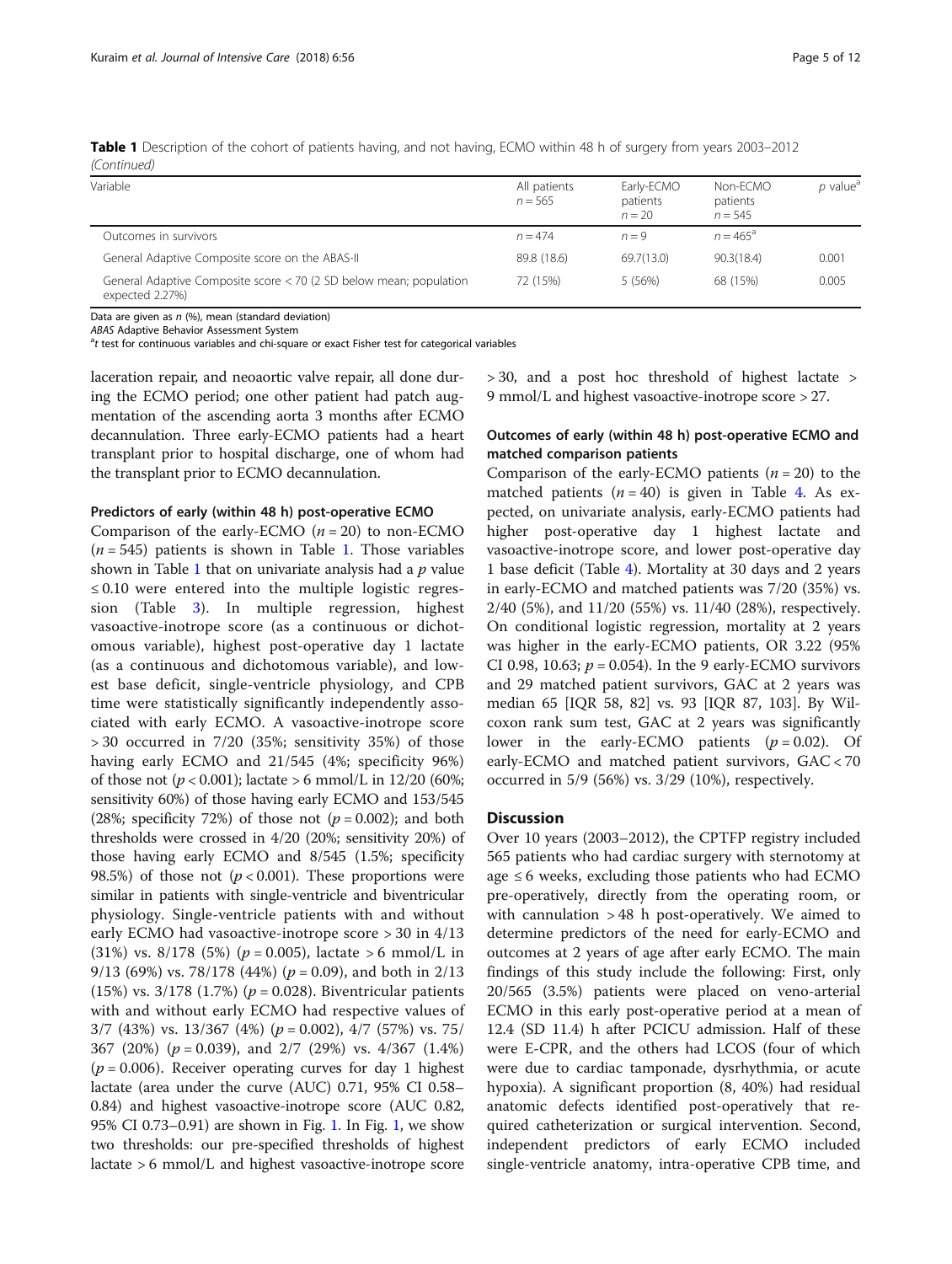## <span id="page-5-0"></span>Table 2 Description of the patients who had early post-operative ECMO by E-CPR or non-E-CPR indication

| Variable                                                     | E-CPR<br>$n = 10$ | Non-E-CPR<br>$n = 10$ | $p$ value |
|--------------------------------------------------------------|-------------------|-----------------------|-----------|
| Demographic variables                                        |                   |                       |           |
| Sex (male)                                                   | 6(60%)            | 7(70%)                | 1.000     |
| Birth gestation (weeks)                                      | 38.0 (1.9)        | 38.8 (1.3)            | 0.519     |
| Birth weight (grams)                                         | 3141.4 (596.7)    | 3190.5(334.5)         | 0.823     |
| Cardiac defect <sup>a</sup>                                  |                   |                       |           |
| RACHS-1 score                                                | 6 [4, 6]          | 4 [4, 6]              |           |
| <b>HLHS</b>                                                  | 3 (30%)           | 3(30%)                |           |
| HLHS variant                                                 | 3 (30%)           | $1(10\%)$             |           |
| <b>TAPVD</b>                                                 | $1(10\%)$         | $1(10\%)$             |           |
| Pulmonary atresia                                            | $0(0\%)$          | $1(10\%)$             |           |
| Tricuspid atresia (1 with hypoplastic arch)                  | 2(20%)            | $0(0\%)$              |           |
| D-TGA                                                        | $1(10\%)$         | 2 (20%)               |           |
| Other                                                        | $0(0\%)$          | 2 (20%)               |           |
| Year of admission                                            | 2009(3.6)         | 2008(3.2)             | 0.519     |
| Age (days) at time of ECMO                                   | 13.5(10.0)        | 11.9(6.8)             | 0.679     |
| Chromosomal abnormality                                      | $0(0\%)$          | 2 (20%)               | 0.474     |
| Operating room variables                                     |                   |                       |           |
| Cardiopulmonary bypass time (minutes)                        | $n = 10$          | $n = 9$               | 0.837     |
|                                                              | 145.5(84.6)       | 137.6(80.6)           |           |
| Aortic cross-clamp time (minutes), $n = 18$                  | $n = 10$          | $n = 8$               | 0.756     |
|                                                              | 65.0(48.8)        | 72.0(43.6)            |           |
| Deep hypothermic circulatory arrest time (minutes), $n = 15$ | $n = 8$           | $n=7$                 | 0.867     |
|                                                              | 24.4(19.0)        | 25.9(13.7)            |           |
| Highest vasoactive-inotrope score                            | 24.9(17.4)        | 48.0(50.4)            | 0.199     |
| Highest vasoactive-inotrope score $>$ 30                     | 2(20%)            | 4(40%)                | 0.628     |
| Highest epinephrine dose (for > 30 min; µg/kg/min)           | 0.15(0.13)        | 0.37(0.50)            | 0.214     |
| Highest epinephrine dose $> 0.3$ µg/kg/min                   | 1(10%)            | 2(20%)                | 1.000     |
| Highest norepinephrine dose (for > 30 min; µg/kg/min)        | 0.03(0.07)        | 0.04(0.10)            | 0.749     |
| Highest dobutamine dose (µg/kg/min)                          | 0.5(1.6)          | 1.0(3.2)              | 0.660     |
| Highest dopamine dose (µg/kg/min)                            | 1.9(3.0)          | 3.7(4.2)              | 0.277     |
| Highest milrinone dose (µg/kg/min)                           | 0.48(0.28)        | 1.0(2.3)              | 0.427     |
| Highest lactate once off CPB                                 | 7.1(2.3)          | 6.3(3.5)              | 0.541     |
| Lowest pH once off CPB                                       | 7.29(0.05)        | 7.27(0.11)            | 0.555     |
| Calcium bolus given                                          | 9(90%)            | 8(80%)                | 1.000     |
| Steroids given                                               | 9(90%)            | 8(80%)                | 1.000     |
| Open sternum from operating room                             | 8(80%)            | 9(90%)                | 1.000     |
| Need to re-institute CPB                                     | $n = 10$          | $n = 9$               | 0.303     |
|                                                              | 3(30%)            | $1(11\%)$             |           |
| Post-operative day 1 variables                               |                   |                       |           |
| PRISM III score                                              | 21.1(6.5)         | 19.5(6.5)             | 0.588     |
| Time to ECMO after admission to PCICU (hours)                | 11.2(8.5)         | 13.7(14.2)            | 0.631     |
| Highest lactate (mmol/L)                                     | 8.6(4.7)          | 7.7(5.1)              | 0.712     |
| Highest lactate > 6 mmol/L                                   | 7(70%)            | 5(50%)                | 0.650     |
| Lowest pH                                                    | 7.28(0.05)        | 7.25(0.09)            | 0.343     |
| Lowest base deficit                                          | $-5.7(3.1)$       | $-4.4(4.1)$           | 0.418     |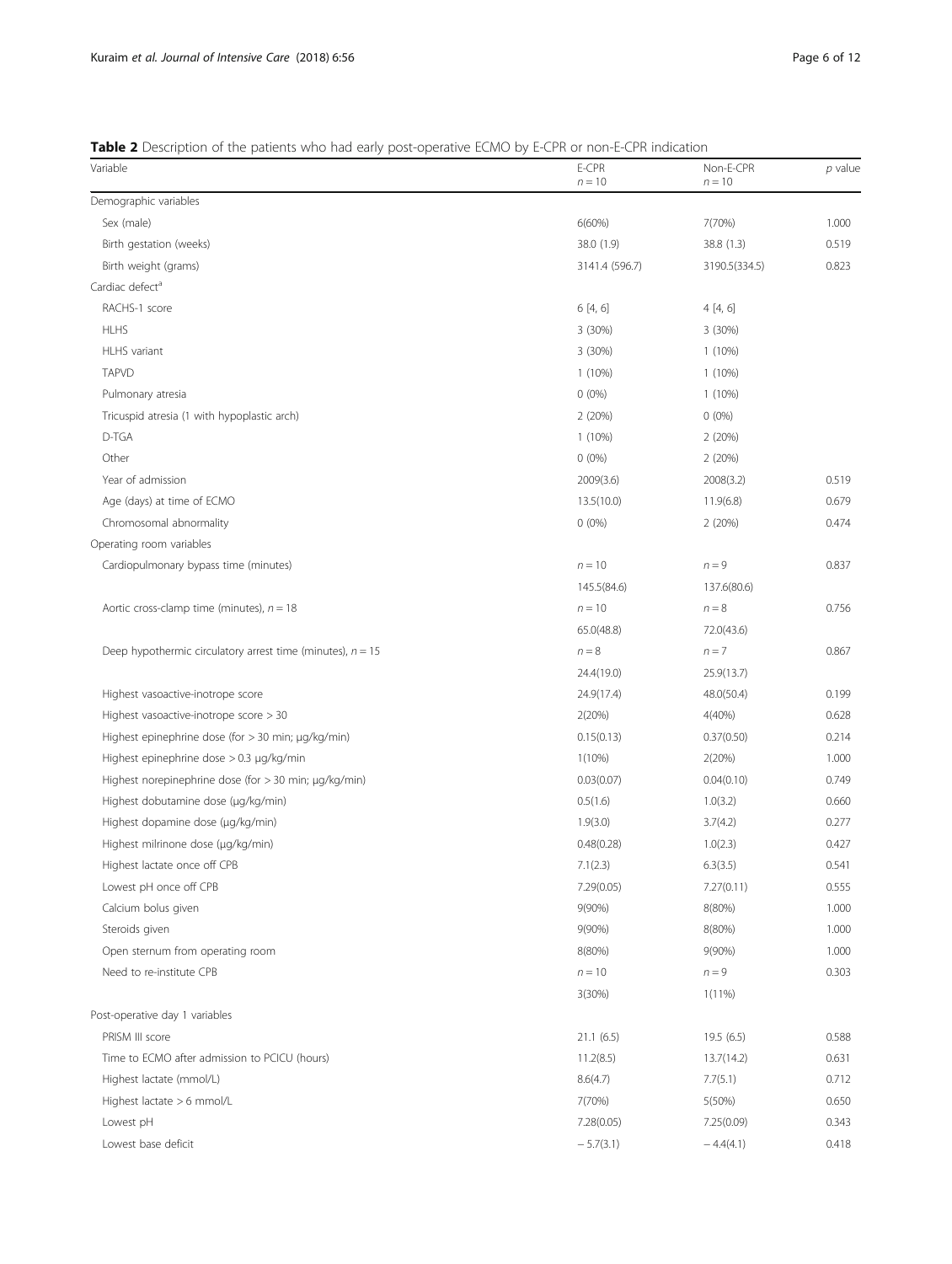## Table 2 Description of the patients who had early post-operative ECMO by E-CPR or non-E-CPR indication (Continued)

| Variable                                                                                | E-CPR<br>$n = 10$ | Non-E-CPR<br>$n = 10$ | $p$ value |
|-----------------------------------------------------------------------------------------|-------------------|-----------------------|-----------|
| Lowest PaO2 (mmHg)                                                                      | 46.5(20.5)        | 54.6(47.2)            | 0.624     |
| Highest creatinine (µmol/L)                                                             | 61.3(25.4)        | 65.4(31.7)            | 0.753     |
| Open sternum at any point on day 1                                                      | 9(90%)            | 10(100%)              | 1.000     |
| Highest vasoactive-inotrope score                                                       | 18.4(8.8)         | 55.6(43.3)            | 0.024     |
| Highest vasoactive-inotrope score > 30                                                  | $O(0\%)$          | 7(70%)                | 0.003     |
| Highest epinephrine dose (µg/kg/min)                                                    | 0.10(0.06)        | 0.32(0.33)            | 0.060     |
| Highest epinephrine dose $> 0.3$ µg/kg/min                                              | $O(0\%)$          | 3(30%)                | 0.211     |
| Highest norepinephrine dose (µg/kg/min)                                                 | 0.006(0.019)      | 0.06(0.10)            | 0.103     |
| Highest dobutamine dose (µg/kg/min)                                                     | $\mathbf 0$       | 0.8(2.5)              | 0.343     |
| Highest dopamine dose (µg/kg/min)                                                       | 2.3(4.2)          | 3.2(4.9)              | 0.685     |
| Highest milrinone dose (µg/kg/min)                                                      | 0.50(0.36)        | 0.35(0.32)            | 0.326     |
| Indication for ECMO                                                                     |                   |                       |           |
| Cardiac tamponade                                                                       |                   | 2(20%)                |           |
| Low cardiac output syndrome                                                             |                   | 10(100%)              |           |
| Hypoxia                                                                                 |                   | $1(10\%)$             |           |
| Dysrhythmia                                                                             |                   | $O(0\%)$              |           |
| Cardiopulmonary resuscitation done (excluding E-CPR)                                    | $O(0\%)$          | 2(20%)                | 0.474     |
| Cardiopulmonary resuscitation time (including E-CPR; minutes)                           | 33(6)             | $n = 2$               | 0.797     |
|                                                                                         |                   | 9(7)                  |           |
| Other peri-operative period variables                                                   |                   |                       |           |
| Transesophageal echocardiogram done in PCICU                                            | 6(60%)            | 10(100%)              | 0.087     |
| Cardiac catheterization performed post-operatively                                      | 5(50%)            | 4(40%)                | 1.000     |
| Residual defect found: requiring return to operating room or catheterization laboratory | 3(30%)            | 5(50%)                | 0.650     |
| Seizures                                                                                | $1(10\%)$         | 3 (30%)               | 0.582     |
| Dialysis                                                                                | 3(30%)            | 5(50%)                | 0.650     |
| Steroids started for low cardiac output syndrome prior to ECMO                          | 3(30%)            | 7(70%)                | 0.179     |
| Outcomes                                                                                |                   |                       |           |
| Duration of ECMO (hours)                                                                | 282(304)          | 207(125)              | 0.484     |
| Peri-operative ventilation days                                                         | 46(30)            | 46(76)                | 0.994     |
| Intensive care days post-operatively                                                    | 38(137)           | 33(46)                | 0.782     |
| Total hospital days                                                                     | 73(52)            | 42(41)                | 0.154     |
| Death < 10 days post-operatively                                                        | 1(10%)            | 3(30%)                | 0.582     |
| Death $\leq$ 30 days post-operatively                                                   | 2(20%)            | 5(50%)                | 0.350     |
| Death by hospital discharge                                                             | 3(30%)            | 5(50%)                | 0.650     |
| Death by 2 years of age                                                                 | 4 (40%)           | 7 (70%)               | 0.178     |
| General Adaptive Composite score on the ABAS-II                                         | $n = 6$           | $n = 3$               | 0.756     |
|                                                                                         | 69.8 (14.3)       | 69.3 (12.5)           |           |
| General Adaptive Composite score < 70 on ABAS-II                                        | 4 (66%)           | 1 (33%)               | 0.961     |

Data are given as n (%), mean (standard deviation). p value is for Fisher's exact test (categorical data) or independent samples two-sided t test (continuous data)

ABAS Adaptive Behavior Assessment System, CPB cardiopulmonary bypass, E-CPR extracorporeal cardiopulmonary resuscitation, ECMO extracorporeal membrane oxygenation, HLHS hypoplastic left heart syndrome, LVOTO left ventricle outflow tract obstruction, PCICU pediatric cardiac intensive care unit, PRISM III Score pediatric risk of mortality score, RACHS-1 risk adjustment for congenital heart surgery score, TAPVD total anomalous pulmonary venous drainage, TGA transposition of the great arteries, VSD ventricular septal defect

<sup>a</sup>Surgery performed was as follows: Norwood-Sano for  $n = 6$  HLHS,  $n = 2$  HLHS variants, and  $n = 1$  tricuspid atresia; Norwood-BT for  $n = 1$  HLHS variant; TAPVD repair for  $n = 2$  TAPVD; right ventricle to pulmonary artery conduit with closure of VSD for  $n = 1$  pulmonary atresia; central shunt for  $n = 1$  HLHS variant; pulmonary artery banding for n = 1 tricuspid atresia; arterial switch with repair of VSD, or atrial septal defect and LVOTO, or atrial septal defect, VSD, right ventricle muscle bundles, and LVOTO for  $n = 3$  d-TGA; right ventricle outflow tract obstruction resection and pulmonary valve plasty for  $n = 1$ poly-valvular disease with Noonan's syndrome; Ross-Konno procedure for  $n = 1$  with complex LVOTO (sub-aortic stenosis, aortic valve stenosis, hypoplastic aortic arch with coarctation)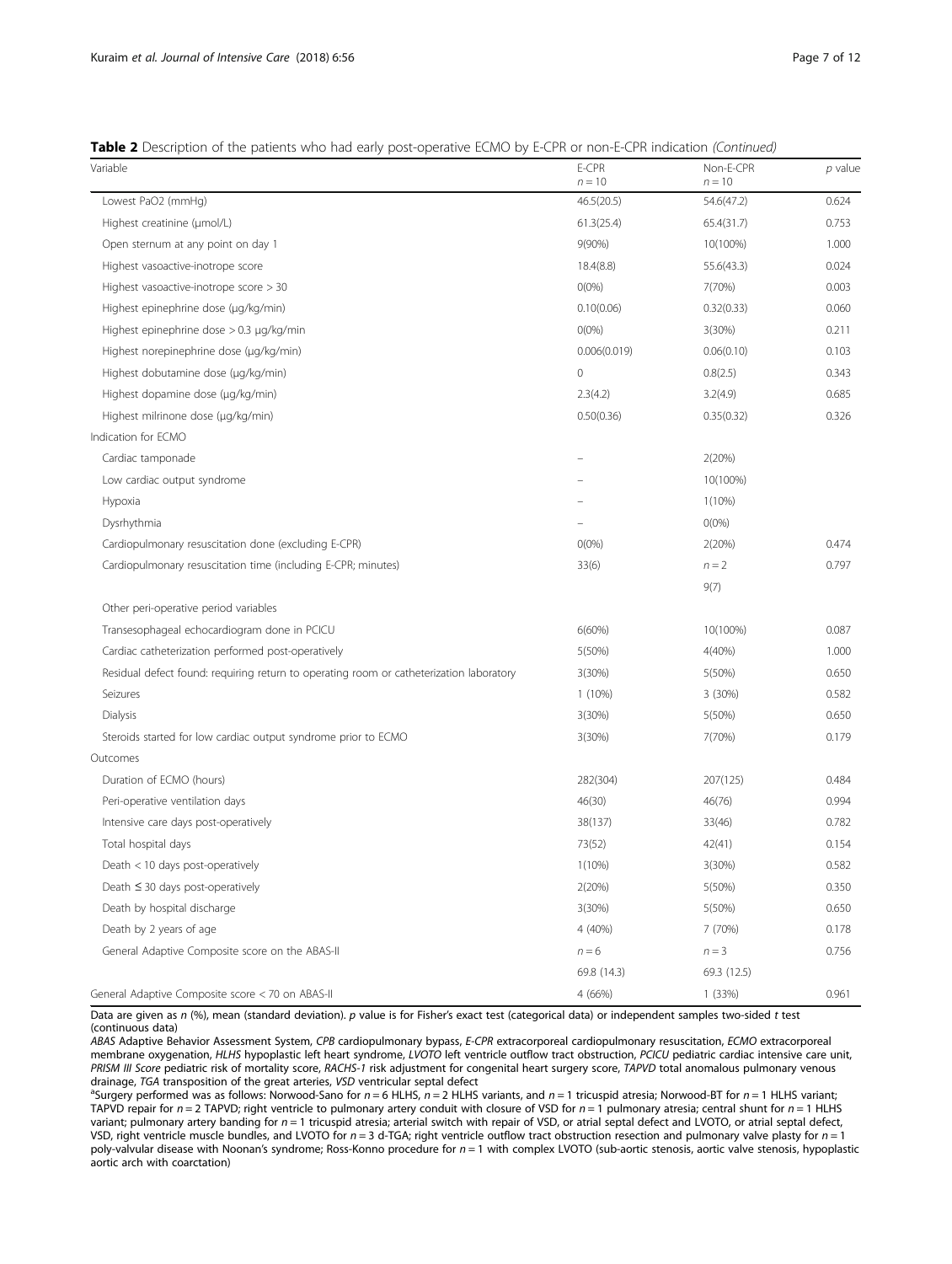<span id="page-7-0"></span>Table 3 Univariate and multiple logistic regressions for having FCMO instituted in the first 48-h post-operative cardiac surgery

| Variables                                          | Univariate OR<br>(95% CI) | $p$ value | Multiple regression<br>model 1 <sup>ª</sup> OR (95% CI) | $p$ value | Multiple regression<br>model 2 <sup>ª</sup> OR (95% CI) | $p$ value |
|----------------------------------------------------|---------------------------|-----------|---------------------------------------------------------|-----------|---------------------------------------------------------|-----------|
| Highest vasoactive-inotrope score day 1            | 1.05(1.03, 1.07)          | < 0.001   | 1.04(1.02, 1.06)                                        | < 0.001   |                                                         |           |
| Highest vasoactive-inotrope score $>$ 30 day 1     | 13.44 (4.76, 33)          | < 0.001   |                                                         |           | 12.1 (4.25, 34.4)                                       | < 0.001   |
| Highest lactate day 1 (mmol/L)                     | 1.30(1.16, 1.46)          | < 0.001   | 1.2(1.06, 1.35)                                         | 0.003     |                                                         |           |
| Highest lactate day $1 > 6$ mmol/L                 | 4.76 (1.85, 12.5)         | 0.001     |                                                         |           | 3.45 (1.34, 8.91)                                       | 0.010     |
| Lowest base deficit day 1                          | $0.80$ $(0.70, 0.90)$     | < 0.001   | $0.82$ $(0.71, 0.94)$                                   | 0.004     | $0.80$ $(0.70, 0.91)$                                   | 0.001     |
| Single-ventricle anatomy                           | 3.83 (1.50, 9.76)         | 0.005     | 5.35 (1.66, 17.31)                                      | 0.005     | 3.88 (1.35, 11.15)                                      | 0.012     |
| Open sternum from operating-room                   | 7.85 (1.81, 34.17)        | 0.006     |                                                         |           |                                                         |           |
| Highest epinephrine dose day 1 (0.1 µg/kg/min)     | 13.44 (4.86, 37.15)       | 0.008     |                                                         |           |                                                         |           |
| Cardiopulmonary bypass time (minutes)              | 1.01(1.00, 1.02)          | 0.010     | $1.01$ $(1.00, 1.02)$                                   | 0.002     | 1.01(1.00, 1.02)                                        | 0.020     |
| Highest creatinine day 1 (µmol/L)                  | 1.03(1.01, 1.05)          | 0.010     |                                                         |           |                                                         |           |
| Post-operative dialysis                            | 8.54 (1.66, 44.03)        | 0.010     |                                                         |           |                                                         |           |
| Lowest $pH$ day 1 (0.1 unit)                       | $0.00$ $(0.00, 0.00)$     | 0.010     |                                                         |           |                                                         |           |
| Deep hypothermic circulatory arrest time (minutes) | 1.03(1.01, 1.06)          | 0.010     |                                                         |           |                                                         |           |
| Need to re-institute cardiopulmonary bypass        | 3.72 (1.30, 10.62)        | 0.014     |                                                         |           |                                                         |           |
| Aortic cross-clamp time (minutes)                  | 1.01(1.00, 1.03)          | 0.100     |                                                         |           |                                                         |           |

Data are given as odds ratio (OR) and 95% confidence interval (95% CI)

<sup>a</sup>Two multiple regressions are shown: with inotrope score and lactate as continuous measures (model 1) and with inotrope score and lactate as dichotomous measures (model 2). Dialysis is not used in multiple regressions, as too few patients had dialysis

post-operative day 1 highest vasoactive-inotrope score and lactate, and lowest base deficit. These findings may help predict the need for early ECMO before emergent deterioration. However, these variables may not be discriminating enough to predict for the individual patient, even in single-ventricle patients. For example, having a vasoactive-inotrope score > 30 occurred in 31% of single ventricle and 43% of biventricular patients having early ECMO but also in 5% and 4% of those not needing early ECMO. Third, compared to a matched cohort of patients, having early ECMO was associated with higher 2-year mortality (OR 3.22, 95% CI 0.98, 10.63;  $p = 0.054$ ) and with statistically significantly worse functional outcome measured by GAC at 2 years of age.

The 48-h post-operative time cutoff was chosen as we wanted to predict patients that deteriorate early after cardiac surgery. We are not aware of previous studies examining specifically prediction of, or outcomes of, early ECMO as defined here. A recent review found that studies of cardiac ECMO cohorts (E-CPR or not) have reported hospital survival in the range of 45–50%, with lower 2-year post-ECMO survival [\[3\]](#page-11-0). Consistent predictors of survival have included renal dysfunction, neurologic complication, and highest lactate prior to and during ECMO; the timing of initiation of ECMO was not examined as a predictor in most studies [\[3](#page-11-0)]. The few studies that did examine timing of initiation of ECMO post-operatively looked only at cannulation in the operating room vs. in the PCICU at any time post-operatively and had conflicting findings about association with survival  $[9-14]$  $[9-14]$  $[9-14]$  $[9-14]$ . The one study that

examined early versus late post-operative ECMO cannulation defined these as at  $\langle 7 \rangle$  days vs.  $\geq 7$  days post-operatively and found no difference in survival [[15](#page-11-0)]. Review of the ELSO database found that neonatal cardiac ECMO mortality was associated with longer time of mechanical ventilation before ECMO (< 10 h being optimal overall and < 15 h being optimal after stage 1 palliation for hypoplastic left heart syndrome); these findings suggest that early recognition and cannulation for ECMO post-operatively may be associated with improved survival [[16](#page-11-0), [17](#page-11-0)].

Whether earlier cannulation for ECMO post-operatively or avoiding deterioration to E-CPR can result in better neurologic outcomes is not known. After cardiac ECMO, neurologic outcomes with comprehensive follow-up suggest mental delay in 38% of survivors and no clear difference with E-CPR, but this is based on very small numbers [[3\]](#page-11-0). Recently, the CPTFP reported a review of 10 years of cardiac ECMO in 98 patients and found 65% survival to hospital discharge, 51% survival to 5 years, full-scale intelligence quotient of survivors 79.7 (SD 16.6) with 25% below 2 SD of the population mean, and GAC of 79.2 (SD 19.4); E-CPR and location of cannulation (operating room vs. PCICU) were not associated with survival or neurocognitive outcomes [\[18](#page-11-0)]. Of interest, survival improved in the more recent era, and this was associated with lower lactate and inotrope scores prior to ECMO cannulation [\[18](#page-11-0)]. In 51 cardiac patients having E-CPR, the CPTFP reported 49% survival to hospital discharge, 43% survival to 5 years, full-scale intelligence quotient of survivors 76.5 (SD 15.9),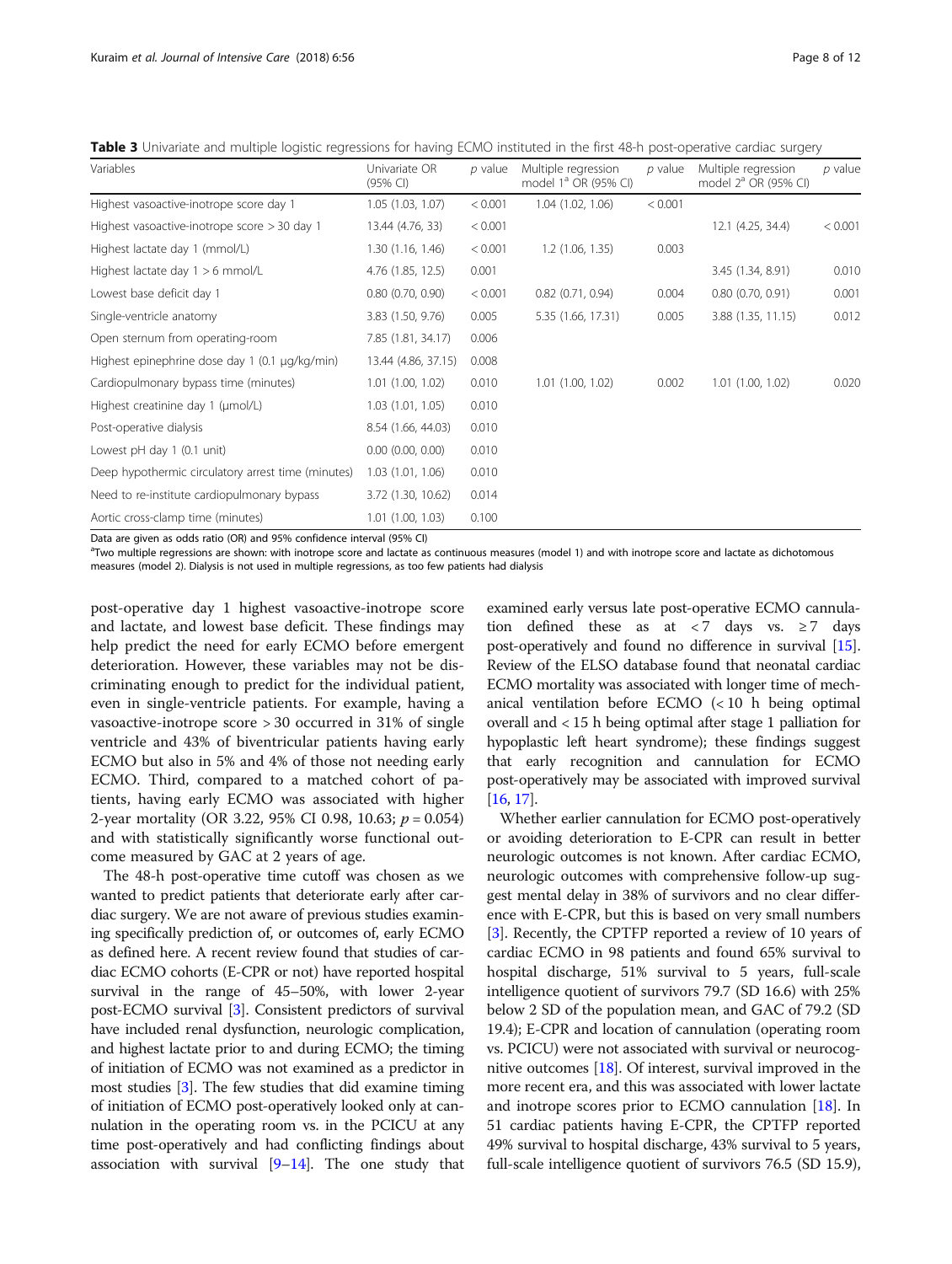<span id="page-8-0"></span>

GAC of 74.5 (SD 20.3) with 47% having a score below 2 SD of the population mean, and 24% having both full-scale intelligence quotient and GAC below 2 SD of the population mean, similar findings to those of all cardiac ECMO cases in the 10-year review [\[19\]](#page-11-0). When the CPTFP examined health-related quality of life, this was lower in cardiac ECMO survivors than in other children with CHD having surgery in early infancy; whether cannulation was from the operating room or done in the PCICU was not associated with this outcome [\[20](#page-11-0)]. Finally, of 502 CPTFP patients having cardiac surgery early in infancy, ECMO was an independent predictor of mortality at 4.5 years (hazard ratio 1.93, 95% CI 1.17, 3.18,  $p = 0.010$ ) and of neurocognitive outcome, with an effect size for full-scale intelligence quotient of − 13.6 (95% CI − 21.3, − 5.9, p = 0.001) and for GAC of − 12.7 (95% CI – 20.3, – 5.0,  $p = 0.001$ ) [\[21](#page-11-0)]. Although ECMO is associated with adverse outcomes, the timing of ECMO cannulation was not explored [\[21\]](#page-11-0). The present results are compatible with these findings from the CPTFP (including no statistically significant difference in outcomes between E-CPR and non-E-CPR early-ECMO patients) and others, and extend these findings by examining predictors and outcomes specifically of patients having early ECMO initiated in the PCICU within 48 h of surgery.

There are some important implications of the findings from this study. First, the finding that 40% of early-ECMO patients had residual anatomic lesions that were corrected by intervention using catheterization or surgery highlights the importance of patient assessment with early TEE and/or cardiac catheterization if patients are not progressing as expected. The safety and importance of TEE and cardiac catheterization to identify and manage residual lesions, particularly in patients on ECMO, has been noted by others [[22](#page-11-0)–[28](#page-11-0)]. Kato et al. found that patients who received catheterization within 48 h after ECMO cannulation had fewer respiratory complications and better 30-day survival than those who had later catheterization [\[27](#page-11-0)]. Agarwal et al. found that earlier detection of residual lesions during the first 3 days of ECMO (compared with later detection) was associated with a higher rate of decannulation and survival to hospital discharge [\[23\]](#page-11-0). Howard et al. found that the time to diagnosis or correction of residual lesions was significantly shorter in neonatal cardiac ECMO survivors (1 vs 2 days,  $p = 0.02$ ) [[28\]](#page-11-0). Second, the variables we found as independently predictive of early ECMO may not be easily modifiable. Vasoactive-inotrope score and base deficit reflect severity of progressive LCOS, single-ventricle anatomy is not modifiable, and CPB time is difficult to change. However, these variables may be used to help predict patients who are at high risk to need post-operative ECMO, should be on an ECMO alert, and should have an early TEE and consideration of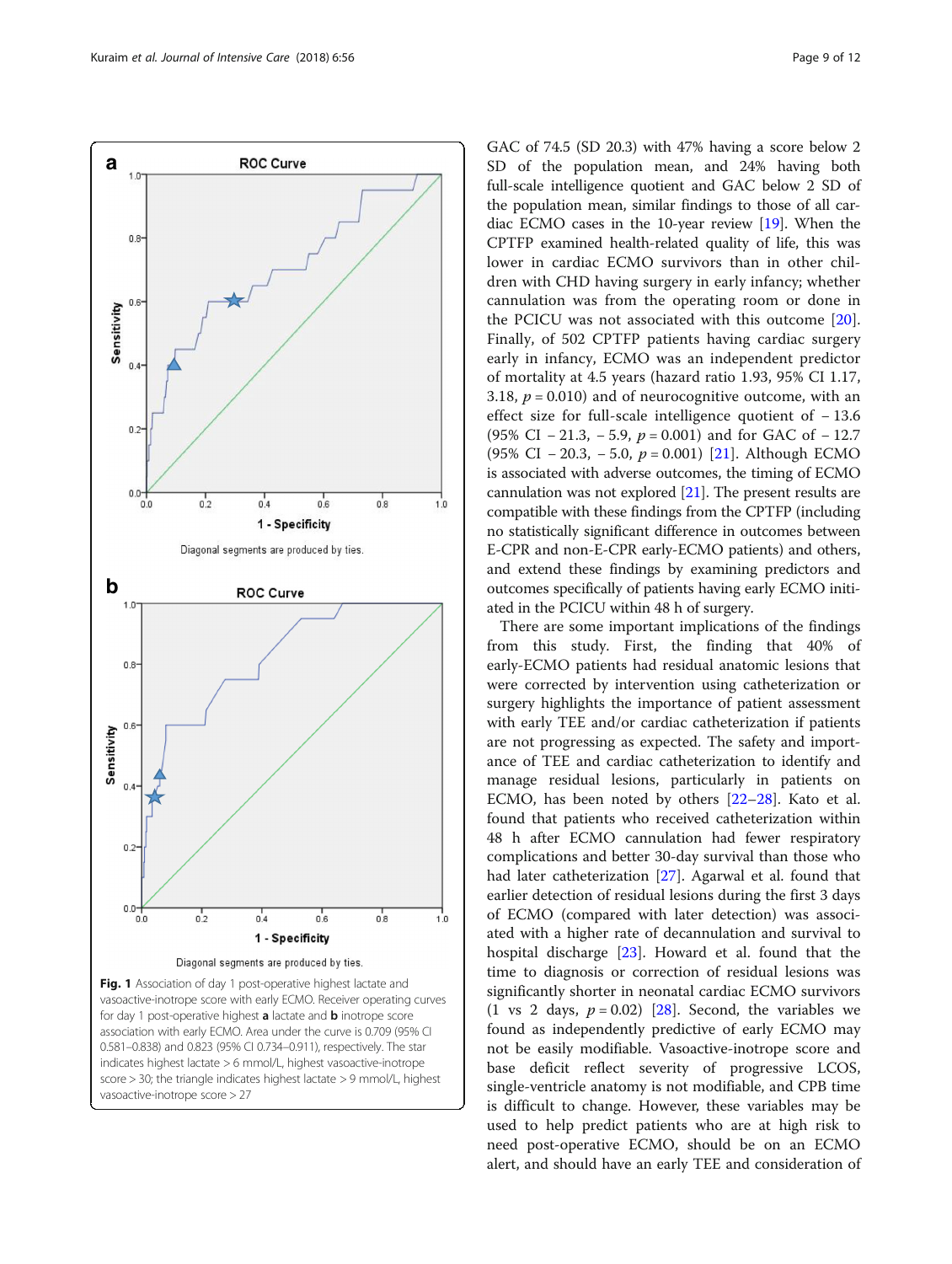## <span id="page-9-0"></span>Table 4 Description of the early-ECMO patients and the matched non-ECMO patients, 2003-2012

| Variable                                                                         | All patients<br>$(n = 60)$ | $(n = 20)$                  | Early-ECMO patients Non-ECMO matched patients $p$ value<br>$(n = 40)$ |       |
|----------------------------------------------------------------------------------|----------------------------|-----------------------------|-----------------------------------------------------------------------|-------|
| Matching variables                                                               |                            |                             |                                                                       |       |
| Sex (male)                                                                       | 39(65%)                    | 13(65%)                     | 26(65%)                                                               | 1.000 |
| Single-ventricle anatomy                                                         | 39(65%)                    | 13(65%)                     | 26(65%)                                                               | 1.000 |
| Birth gestation (weeks)                                                          | 38.5(1.6)                  | 38(1.7)                     | 38.7(1.5)                                                             | 0.176 |
| Year of treatment                                                                | 2008.2(3.4)                | 2008.4(3.4)                 | 2008.1(3.4)                                                           | 0.747 |
| Chromosomal abnormality                                                          | 6(10%)                     | 2(10%)                      | 4(10%)                                                                | 1.000 |
| Socioeconomic index                                                              | $n = 38$                   | $n = 9$                     | $n = 29$                                                              | 0.522 |
|                                                                                  | 44.0(15.0)                 | 47.8(2.1)                   | 42.9(12.6)                                                            |       |
| Demographic variables                                                            |                            |                             |                                                                       |       |
| Antenatal diagnosis                                                              | 41(68.3%)                  | 12(60%)                     | 29(72.5%)                                                             | 0.384 |
| Birth weight (grams)                                                             |                            | 3227.3(523.8) 3121.5(542.2) | 3280(513.1)                                                           | 0.272 |
| Age at time of surgery (days)                                                    | 13.1(10.4)                 | 12.6(8.7)                   | 13.3(11.2)                                                            | 0.801 |
| Mother's years of schooling                                                      | $n = 38$                   | $n = 9$                     | $n = 29$                                                              | 0.855 |
|                                                                                  | 13.6(2.5)                  | 13.4(3.2)                   | 13.6(2.3)                                                             |       |
| Operating room variables                                                         |                            |                             |                                                                       |       |
| Cardiopulmonary bypass time (minutes)                                            | $n = 52$                   | $n = 19$                    | $n = 33$                                                              | 0.091 |
|                                                                                  | 120.3(59.6)                | 142.4(80.9)                 | 107.6(39.1)                                                           |       |
| Aortic cross-clamp time (minutes)                                                | $n = 52$                   | $n = 19$                    | $n = 33$                                                              | 0.301 |
|                                                                                  | 56.5(30.2)                 | 63.3(41.3)                  | 52.5(21.2)                                                            |       |
| Deep hypothermic circulatory arrest time (minutes)                               | $n = 47$                   | $n = 16$                    | $n = 31$                                                              | 0.304 |
|                                                                                  | 24(16)                     | 27(19)                      | 22(14)                                                                |       |
| Deep hypothermic circulatory arrest used                                         | 47(81%)                    | 16(80%)                     | 31(81.6%)                                                             | 1.000 |
| Need to re-institute cardiopulmonary bypass                                      | 5(9%)                      | 4(20%)                      | $1(2.8\%)$                                                            | 0.050 |
| Post-operative day 1 variables                                                   |                            |                             |                                                                       |       |
| Highest lactate (mmol/L)                                                         | 6.3(4.0)                   | 8.2(4.8)                    | 5.4(3.3)                                                              | 0.027 |
| Highest vasoactive-inotrope score                                                | 22.1(27.3)                 | 36.7(36.1)                  | 14.9(18.1)                                                            | 0.017 |
| Highest epinephrine dose (µg/kg/min)                                             | 0.18(0.31)                 | 0.21(0.26)                  | 0.16(0.34)                                                            | 0.579 |
| Lowest pH                                                                        | 7.28(0.07)                 | 7.26(0.07)                  | 7.30(0.07)                                                            | 0.100 |
| Lowest base deficit                                                              | $-3.3(3.3)$                | $-5.1(3.7)$                 | $-2.5(2.7)$                                                           | 0.008 |
| Highest creatinine (µmol/L)                                                      | 59.6(23.2)                 | 63.3(28.0)                  | 57.6(20.4)                                                            | 0.373 |
| Open sternum from operating room                                                 | 44(73%)                    | 18(90%)                     | 26(65%)                                                               | 0.062 |
| Heart transplant at any time                                                     | 5(8%)                      | 3 (15%)                     | 2(5%)                                                                 | 0.322 |
| Outcomes                                                                         |                            |                             |                                                                       |       |
| Death by 2 years                                                                 | 22(36.7%)                  | 11(55.0%)                   | 11(27.5%)                                                             | 0.049 |
| Death by 30 days                                                                 | 9(15%)                     | 7(35%)                      | 2(5%)                                                                 | 0.004 |
| General Adaptive Composite on the ABAS-II                                        | $n = 38$                   | $n = 9$                     | $n = 29$                                                              | 0.002 |
|                                                                                  | 85.6 (18.3)                | 69.7 (12.9)                 | 90.5 (16.9)                                                           |       |
| General Adaptive Composite < 70 (2 SD below mean; populations<br>expected 2.27%) | 8/38 (21%)                 | 5/9 (56%)                   | 3/29 (10%)                                                            | 0.010 |
| Length, z-score at 2 years                                                       | $-0.47(1.1)$               | $-0.70(1.7)$                | $-0.40$ (.88)                                                         | 0.617 |
| Weight, z-score at 2 years                                                       | $-0.55(1.2)$               | $-0.93(1.7)$                | $-0.43$ (.98)                                                         | 0.267 |

Data are given as n (%), mean (standard deviation). p value is for Fisher's exact test (categorical data) or independent samples two-sided t test (continuous data) ABAS Adaptive Behavior Assessment System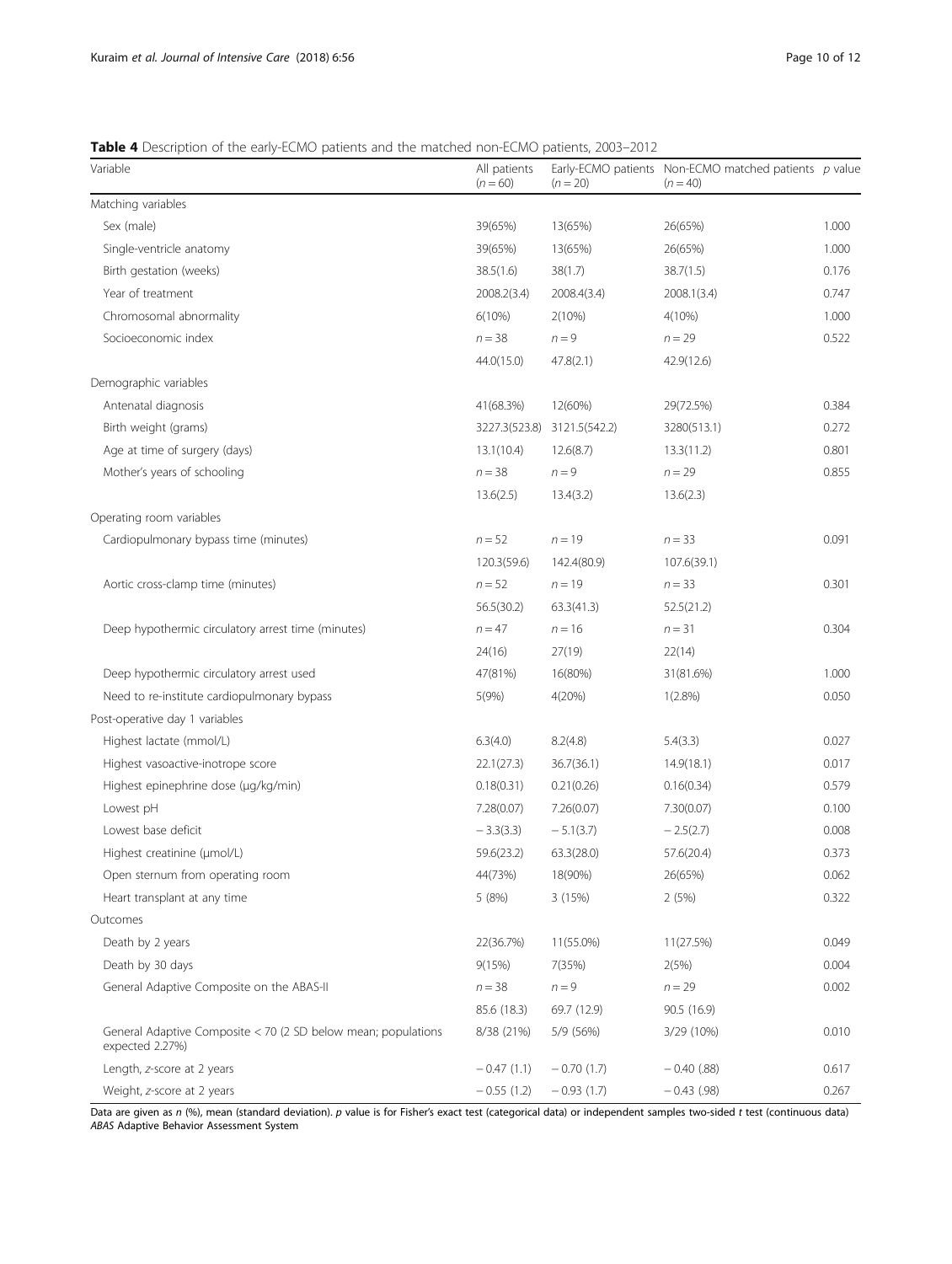cardiac catheterization. Avoiding E-CPR would likely also be desirable for this population. Of interest, a recent study found similar predictors of need for ECMO at any time after a Norwood operation: longer CPB time, peak lactate of 9 mmol/L within 48 h of surgery (positive predictive value 41.9%, AUC 0.83), and peak inotrope score of 27 within 48 h of surgery (positive predictive value 34.7%, AUC 0.83), remarkably similar to our findings [[29\]](#page-11-0). If we use the cutoffs from this study, highest lactate of > 9 mmol/L had a sensitivity of 40% and specificity of 93%, and highest vasoactive-inotrope score of > 27 a sensitivity of 45% and specificity of 94% for early ECMO. Third, those patients having early ECMO are a high-risk group for mortality and poor functional outcomes. We have previously described that ECMO is a risk factor for adverse neurocognitive and health-related quality of life outcomes [\[20,](#page-11-0) [21\]](#page-11-0). These children warrant neurodevelopmental follow-up in order to identify adverse outcomes and provide early intervention in order to optimize each patient's achievement of his/her full potential. This information may also help in counseling family when making decisions about early ECMO.

Limitations of this study should be recognized. The small number of patients having early ECMO at a single center limits the generalizability of the findings and the power of the study to determine predictors. The retrospective data collection for some variables is also a limitation; however, this was done only for objective variables recorded in the chart on the first post-operative day in early-ECMO patients. This is an observational study and therefore cannot prove causation and cannot rule out residual confounding. Finally, we must acknowledge adverse outcomes from ECMO. We hypothesize that earlier prediction of the need for, and therefore cannulation for, ECMO is desirable; however, this must be balanced against the adverse effects of unnecessary ECMO resulting from inaccurate prediction. For this reason, better prediction models may be required before our findings can direct decision making. Strengths of this study include that the majority of the data is prospectively collected by the CPTFP, with 2-year follow-up on all early-ECMO patients and 97% of non-ECMO survivors. In addition, we included a large cohort ( $n = 565$ ) of patients having cardiac surgery in early infancy over a period of 10 years at a referral Western Canadian cardiac surgical center.

## Conclusions

Risk factors for early ECMO after cardiac surgery in young infants were identified, including single-ventricle anatomy and early markers of severity of illness (lactate, vasoactive-inotrope score, and base deficit). Early ECMO often (in 40%) indicated a residual anatomic defect requiring intervention and was associated with

adverse 2-year outcomes (mortality and GAC score). Further work is necessary to improve prediction of early ECMO in larger cohorts of patients. The hypothesis that earlier institution of ECMO may improve long-term outcomes requires further study.

#### **Abbreviations**

ABAS: Adaptive Behavior Assessment System-II; CHD: Congenital heart disease; CI: Confidence interval; CPB: Cardiopulmonary bypass; CPTFP: Complex Pediatric Therapies Follow-up Program; ECMO: Extracorporeal membrane oxygenation; E-CPR: Extracorporeal cardiopulmonary resuscitation; GAC: General Adaptive Composite; IQR: Interquartile range; LCOS: Low cardiac output syndrome; MBTS: Modified Blalock-Taussig shunt; OR: Odds ratio; PAB: Pulmonary artery banding; PCICU: Pediatric cardiac intensive care unit; SD: Standard deviation

## Funding

The Western Canadian Complex Pediatric Therapies Follow-up Program has been supported over the years by contributions from the following: Alberta Health, Stollery Children's Hospital, Women and Children's Health Research Institute, referral-site follow-up clinics (Saskatoon and Regina SK, Winnipeg MB, Calgary AB, Vancouver BC), and Glenrose Rehabilitation Hospital Research Trust, with ongoing funding by Glenrose Rehabilitation Hospital. These funding agencies had no role in design and conduct of the study; collection, analysis or interpretation of the data; preparation, writing, review, or approval of the manuscript; or the decision to submit the manuscript for publication.

#### Availability of data and materials

The datasets used and/or analyzed during the current study are available from the corresponding author on reasonable request.

#### Authors' contributions

GAK, DG, LR, GGG, DM, GYB, CMTR, and ARJ made substantial contributions to conception and design of the work. GAK, DG, CMTR, and GYB made substantial contributions to acquisition of the data. CMTR, IAD, and FM made substantial contributions to analysis of the data. CMTR, GYB, ARJ, and IAD had full access to all the data in the study and take responsibility for the integrity of the data and the accuracy of the data analysis. All authors made substantial contributions to interpretation of the data. GAK and ARJ drafted the first version of the manuscript. All authors revised the manuscript critically for important intellectual content. All authors had final approval of the version to be published. All authors agree to be accountable for all aspects of the work in ensuring that questions related to the accuracy or integrity of any part of the work are appropriately investigated and resolved.

#### Ethics approval and consent to participate

The Health Research Ethics Board of the University of Alberta approved this study [Pro00001030]. All parents/guardians signed an informed consent form.

#### Consent for publication

Not applicable.

#### Competing interests

The authors declare that they have no competing interests.

#### Publisher's Note

Springer Nature remains neutral with regard to jurisdictional claims in published maps and institutional affiliations.

#### Author details

<sup>1</sup> Division of Pediatric Critical Care, Department of Pediatrics, University of Alberta, 4-546 Edmonton Clinic Health Academy, 11405 87 Avenue, Edmonton, Alberta T6G 1C9, Canada. <sup>2</sup>School of Public Health, University of Alberta, Edmonton, Canada. <sup>3</sup>Department of Pediatrics and Child Health University of Manitoba, Winnipeg, Canada. <sup>4</sup>Glenrose Rehabilitation Hospital Edmonton, Canada. <sup>5</sup> Division of Developmental Pediatrics, Department of Pediatrics, University of Alberta, Edmonton, Canada.